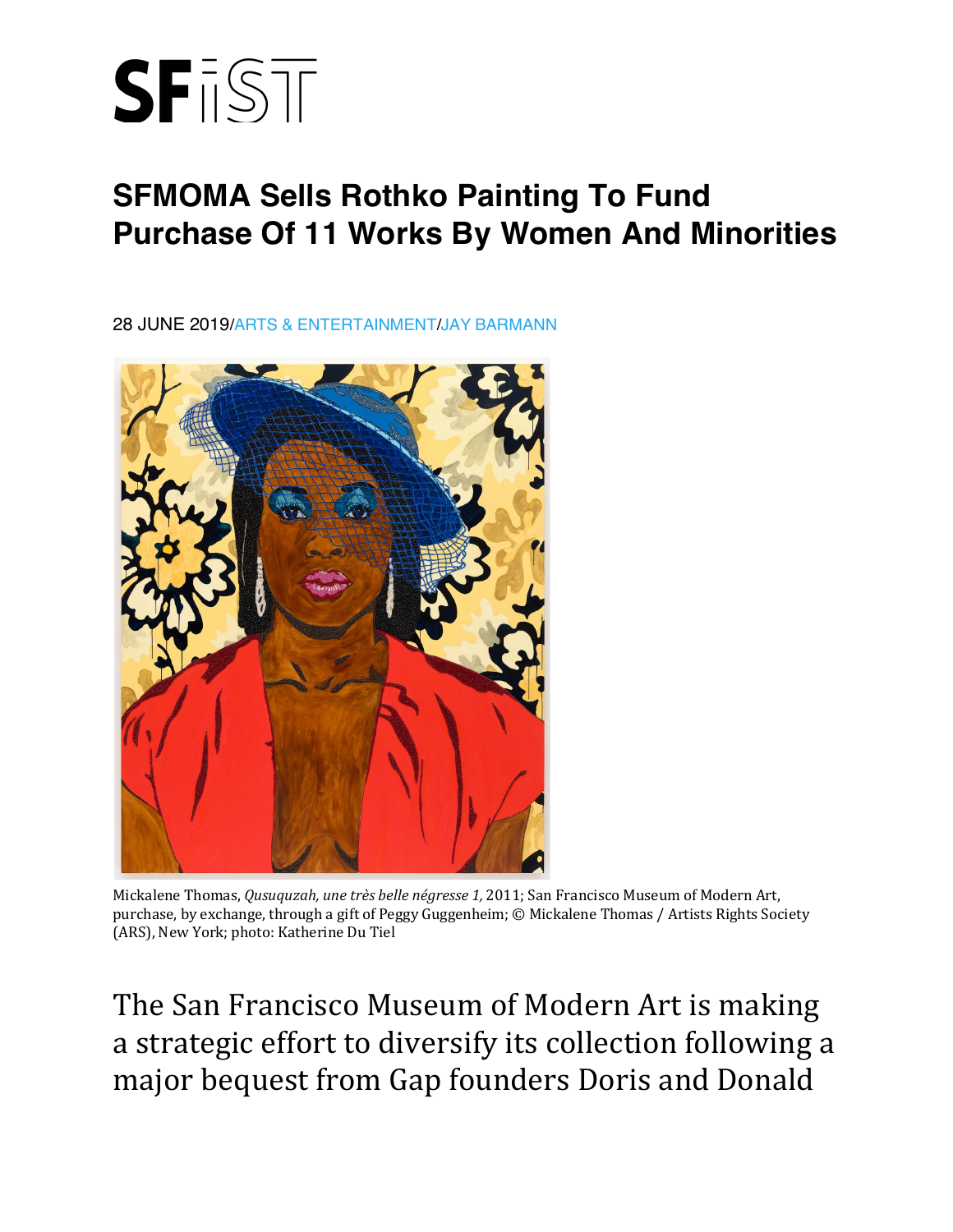Fisher that many saw as overly skewed toward white male artists. And in so doing, the museum used the proceeds from the sale of a single work by Mark Rothko to fund the purchase of 11 works by 10 modern and contemporary artists who are not white men.

The museum sold Rothko's *Untitled* (1960) this spring, and in its place in the permanent collection are works by female and minority artists Rebecca Belmore, Forrest Bess, Frank Bowling, Leonora Carrington, Lygia Clark, Norman Lewis, Barry McGee, Kay Sage, Alma Thomas, and Mickalene Thomas. In addition to the 11 purchases, the remaining proceeds from the Rothko sale will be used to establish an endowment fund for future acquisitions. As an example, below is a 2011 painting by Brooklyn-based, African American contemporary artist Mickalene Thomas, titled, *Qusuquzah, une très belle négresse 1*.

And this painting below, also among the acquisitions, is by Guyana-born British artist Frank Bowling, who works in the Rothko-esque oeuvre of Color Field painting.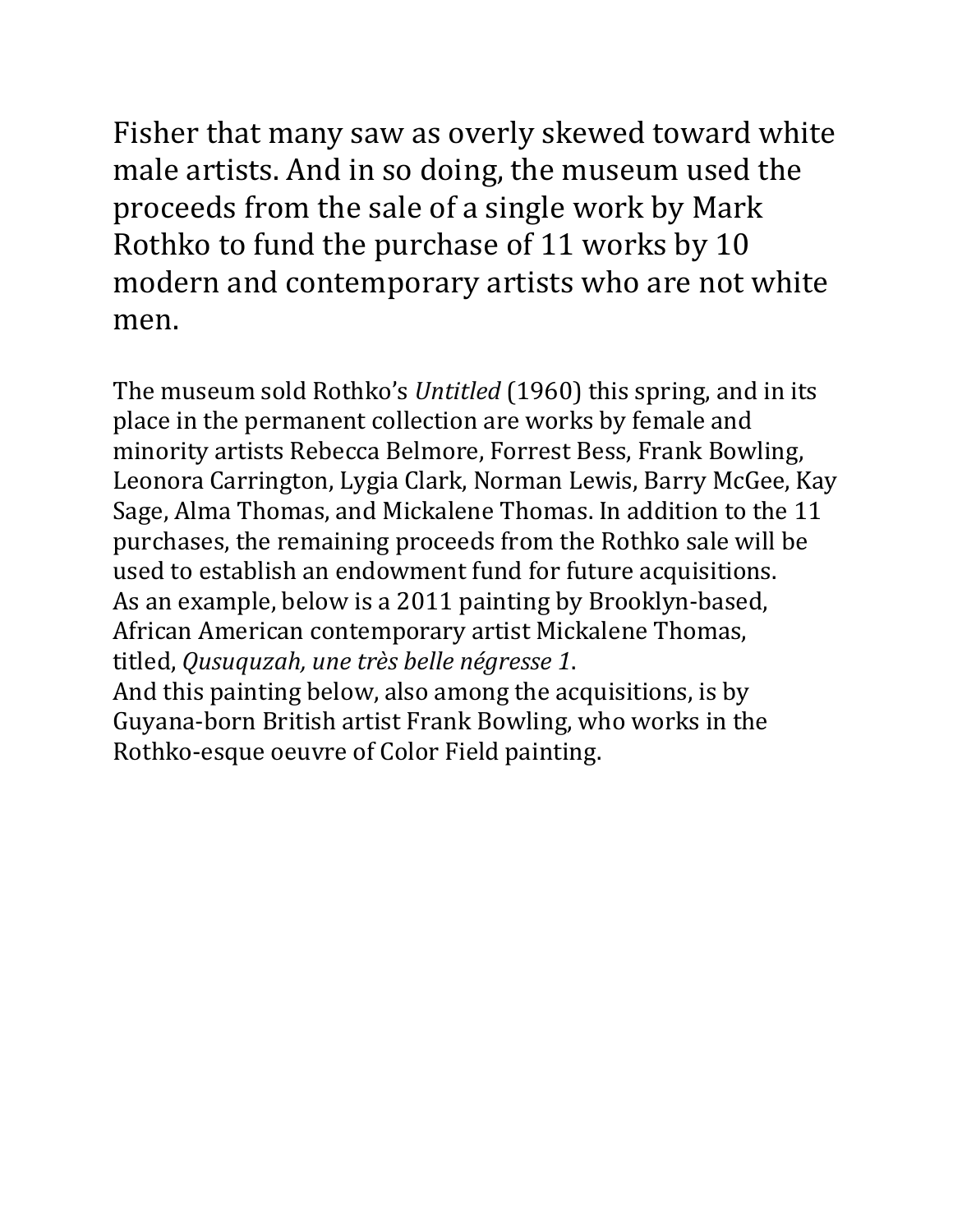

*Elder Sun Benjamin* (2018) by Frank Bowling; San Francisco Museum of Modern Art, purchase, by exchange, through a gift of Peggy Guggenheim; © Frank Bowling; photo: Katherine Du Tiel The work below is a 1972 piece of abstraction by the late African American Expressionist painter Alma Thomas.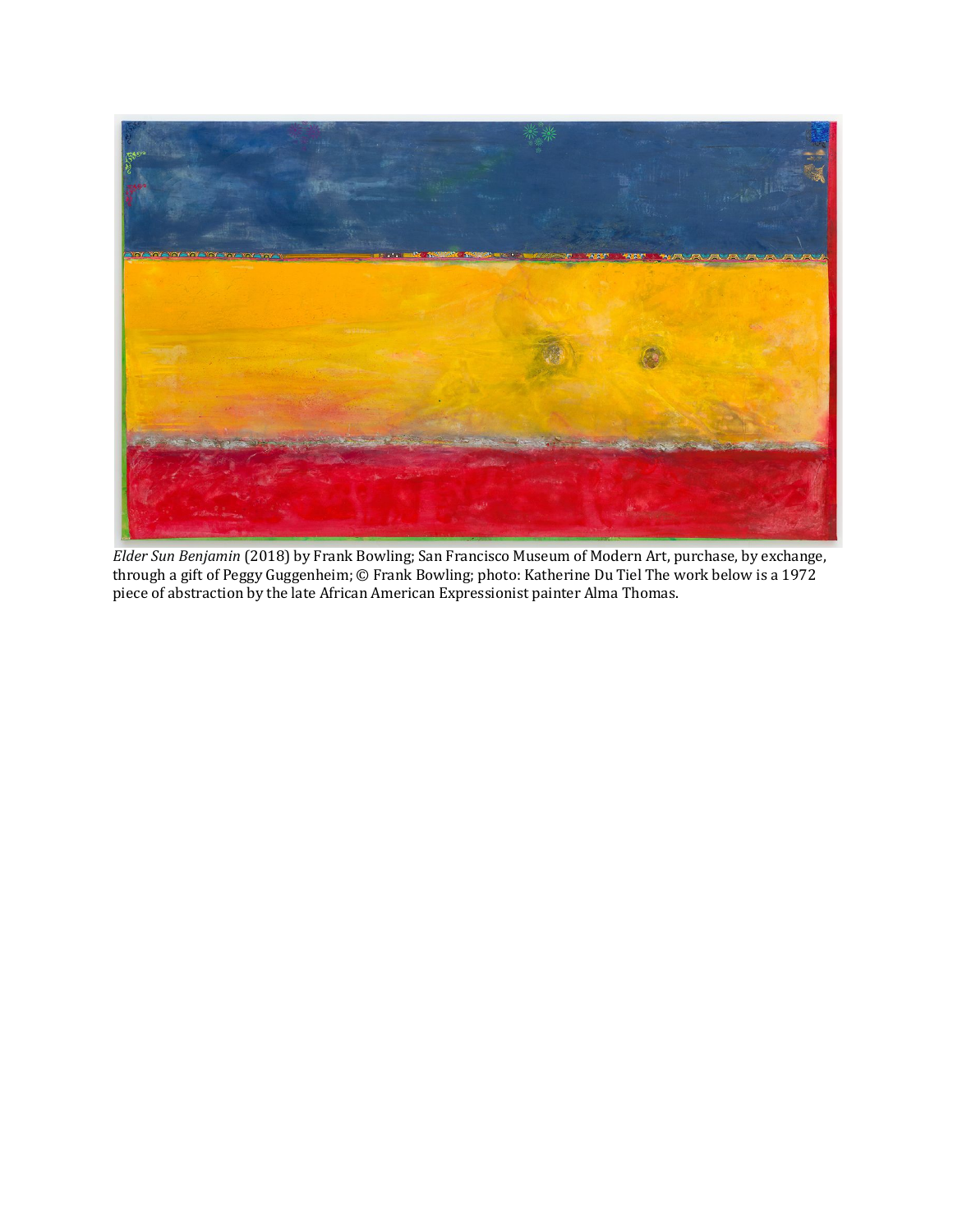

Alma Thomas, *Cumulus,* 1972; San Francisco Museum of Modern Art, purchase, by exchange, through a gift of Peggy Guggenheim; © Estate of Alma Thomas; photo: Katherine Du Tiel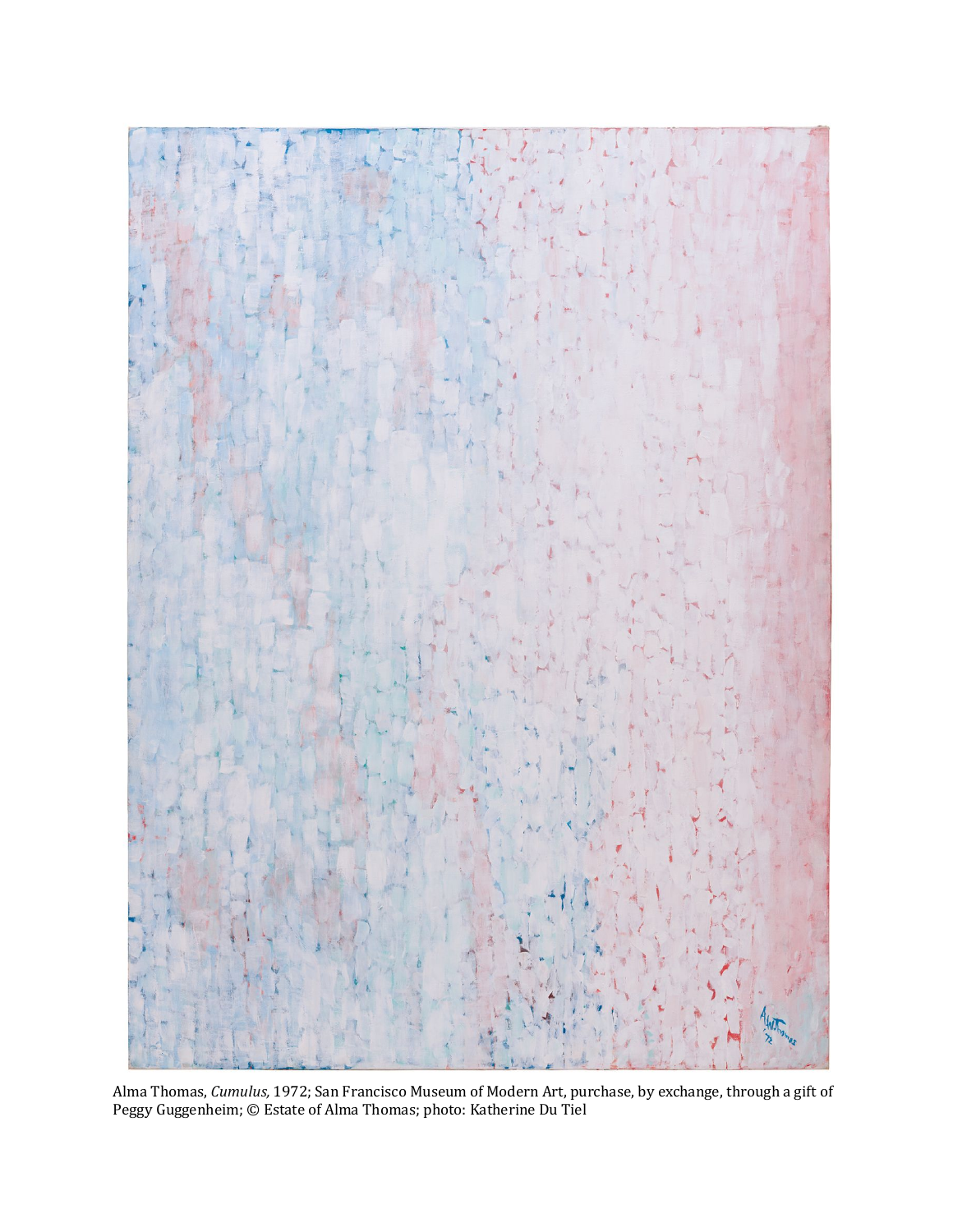"Works by these artists have long been on our wish list. We are thrilled that we can now finally make these acquisitions a reality," says SFMOMA senior curator of painting and sculpture Gary Garrels. "The acquisition of these works, and many more to come, will enable the museum to better and more fully represent the art for our time and bring a much richer array of artists' voices into the museum."

Museum director Neal Benezra says in a statement, "This is just the beginning of what we will be able to accomplish with this fund, which allows us to broaden the scope of the stories we are able to tell in our galleries." Benezra adds, "With these works, many of which are the first by these extraordinary artists to enter our holdings, we will be able to re-contextualize our permanent collection and the Fisher Collection and expand the art historical narratives we share with our visitors."

SFMOMA reopened in its expanded digs in  $2016$  — and the expansion itself was driven by the partnership with the Fishers, and the acquisition (really a 100-year loan) of their large collection of modern art. Almost immediately there was discussion within the art world about how the museum would need to counterbalance this acquisition, and the obligation to display a certain percentage of the Fishers' collection at all times, with a growing call to diversify the narrative about art in the 20th and 21st century beyond the big (white) names like Calder, Pollock, Kelly, and Klein, whose work the Fishers preferred to collect.

The new group of acquisitions includes two sculptures by Brazilian artist Lygia Clark: *Bicho Pássaro do Espaço (Critter Bird in Space),* and its accompanying *Estudo para Bicho Pássaro do Espaço (maquette)*. The works are both manipulable sculptures made of steel plates connected by hinges, which are meant to be